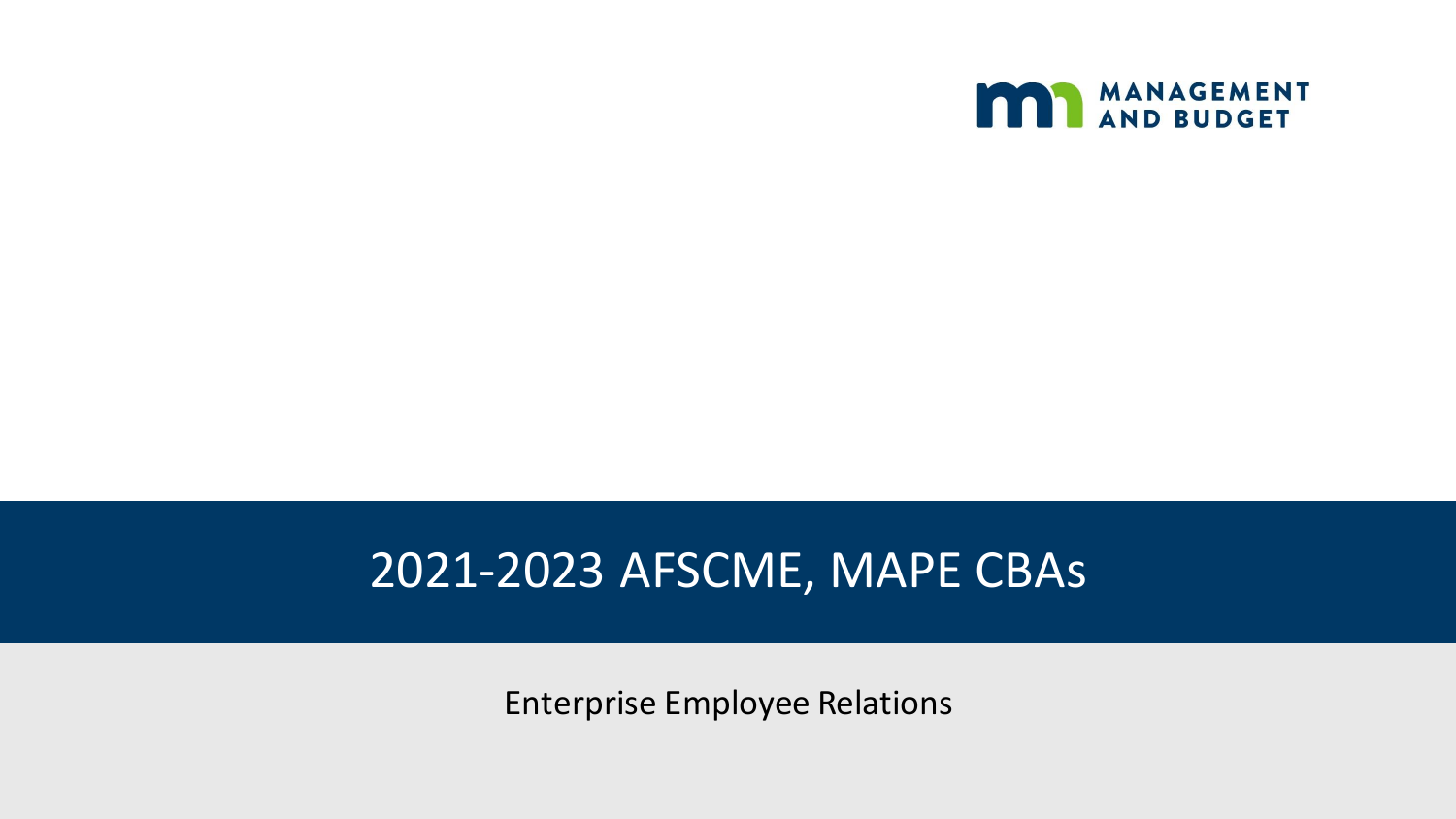# Timeline Bargaining 2021-2023

## Spring 2021

- Opened negotiations with AFSCME/MAPE
- Open negotiations with some of the other bargaining units
- Determined cost or savings of State and Union proposals

Summer 2021

- MLEA 19-21 tentative agreement reached
- Final week of bargaining with AFSCME and MAPE (this year July 2021) was in confidential mediation with Bureau of Mediation Services
- Open bargaining with some of other bargaining units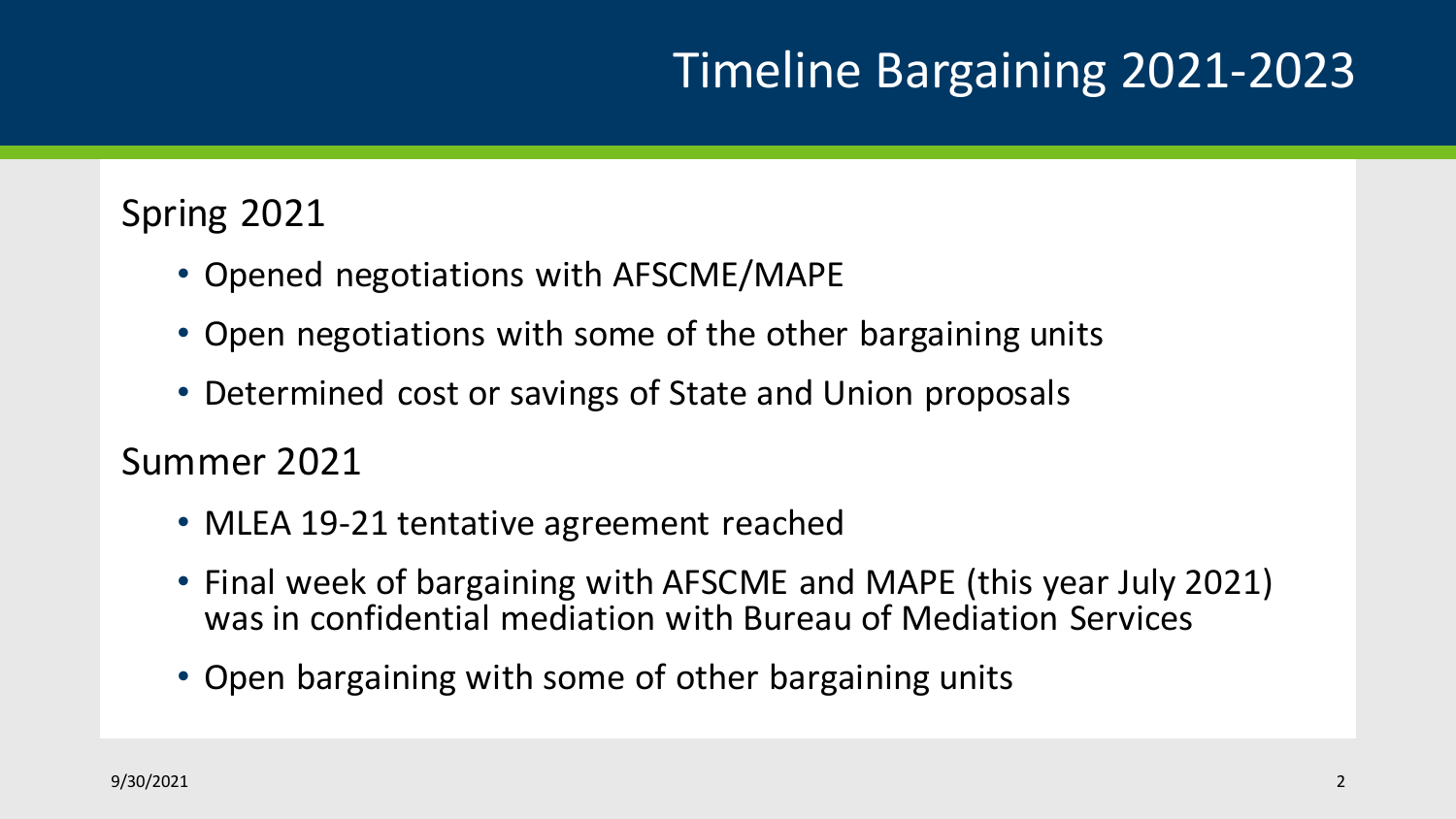# Timeline Bargaining 2021-2023 Continued

# Late Summer/Fall 2021

- Unions prepare for ratification vote with members
- Prepare reports for submission to SER along with tentative agreements
- Open bargaining with remaining bargaining units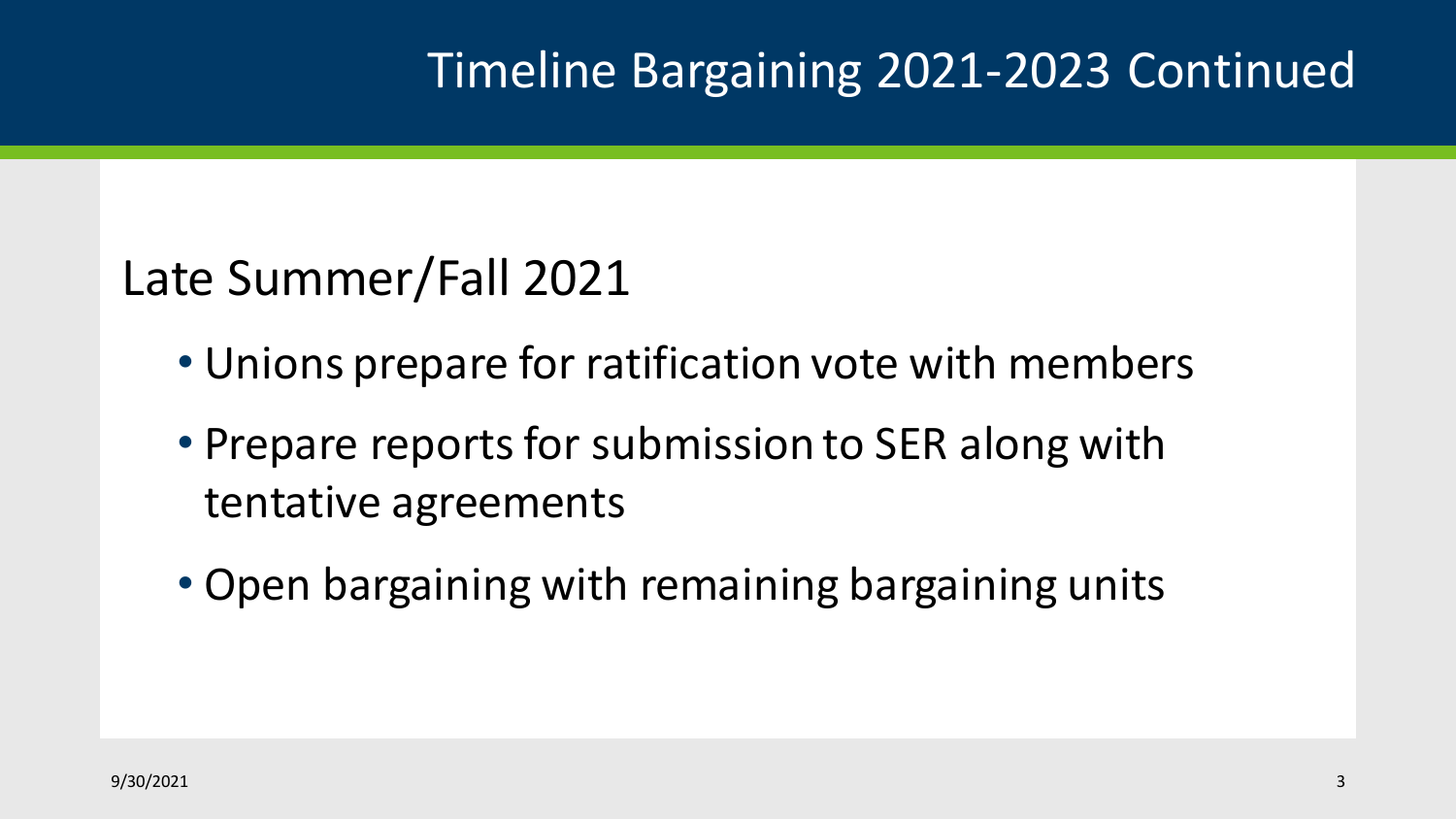# Insurance Coalition Bargaining

## Insurance Coalition Bargaining

- Included representatives from each bargaining unit
- Opened in Spring 2021
- Finalized insurance coalition changes in final week of bargaining with AFSCME/MAPE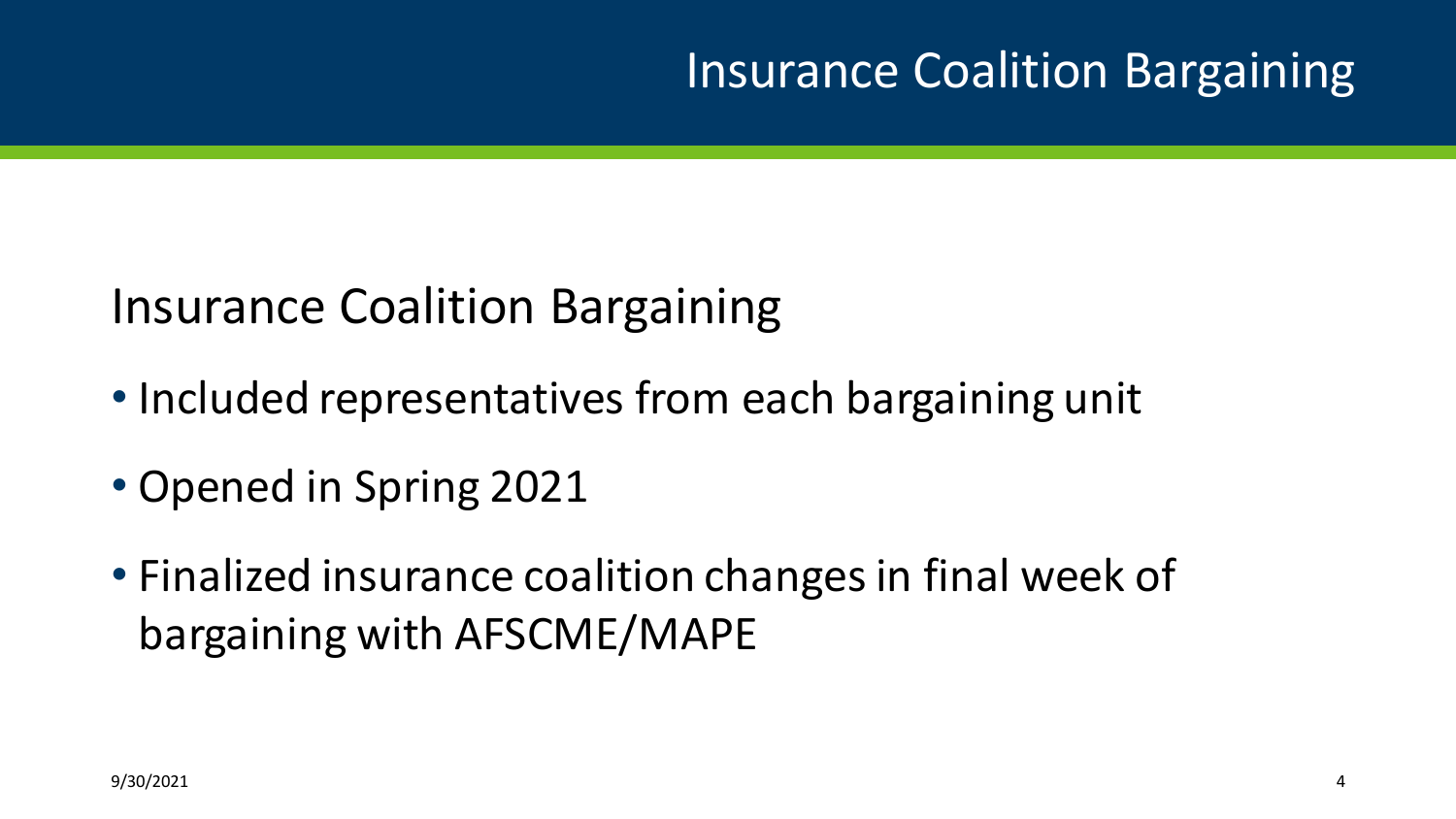## Past 15 Contracts Across The Board (ATB) History

| <b>Contract Cycle</b> | <b>ATB Year 1</b> | <b>ATB Year 2</b> |
|-----------------------|-------------------|-------------------|
| 2019-2021             | 2.25%             | 2.50%             |
| 2017-2019             | 2.00%             | 2.25%             |
| 2015-2017             | 2.50%             | 2.50%             |
| 2013-2015             | 3.00%             | 3.00%             |
| 2011-2013             | 0.00%             | 2.00%             |
| 2009-2011             | 0.00%             | 0.00%             |
| 2007-2009             | 3.25%             | 3.25%             |
| 2005-2007             | 2.00%             | 2.00%             |
| 2003-2005             | 0.00%             | 0.00%             |
| 2001-2003             | 3.50%             | 3.50%             |
| 1999-2001             | 2.50%             | 3.00%             |
| 1997-1999             | 3.00%             | 3.00%             |
| 1995-1997             | 2.50%             | 2.50%             |
| 1993-1995             | 0.00%             | 3.25%             |
| 1991-1993             | 2.50%             | 2.50%             |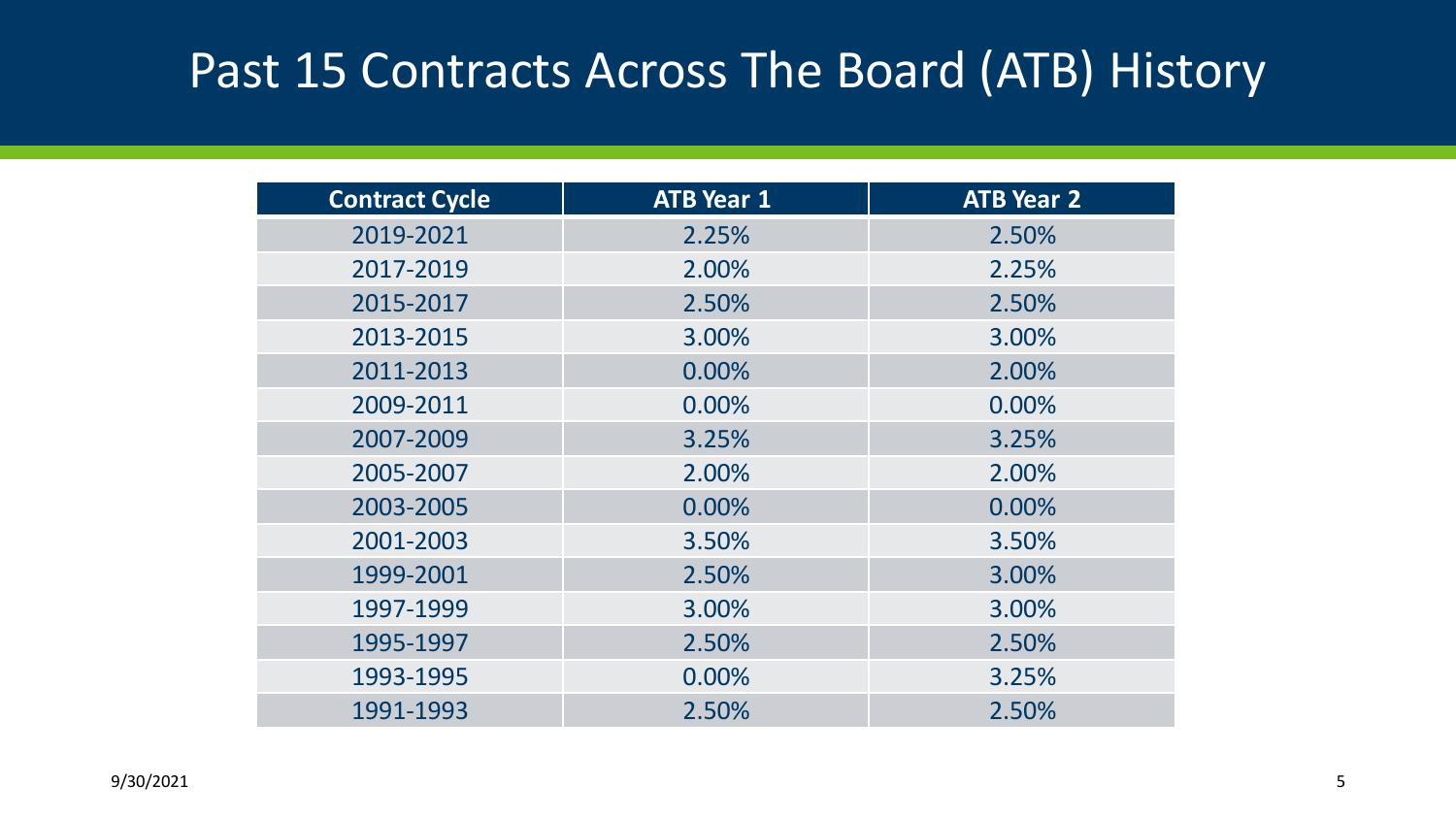# 21-23 CBA Context

- Over this past year and a half, state workers have been impacted by the effects of the pandemic, yet state workers continued to deliver needed services to Minnesotans.
- Contracts bargained in good faith.
- MMB budget analysis regarding contract parameters.
- Continuing competitive labor market.
- MMB review of compensation data increases in Minnesota public sector entities and other states.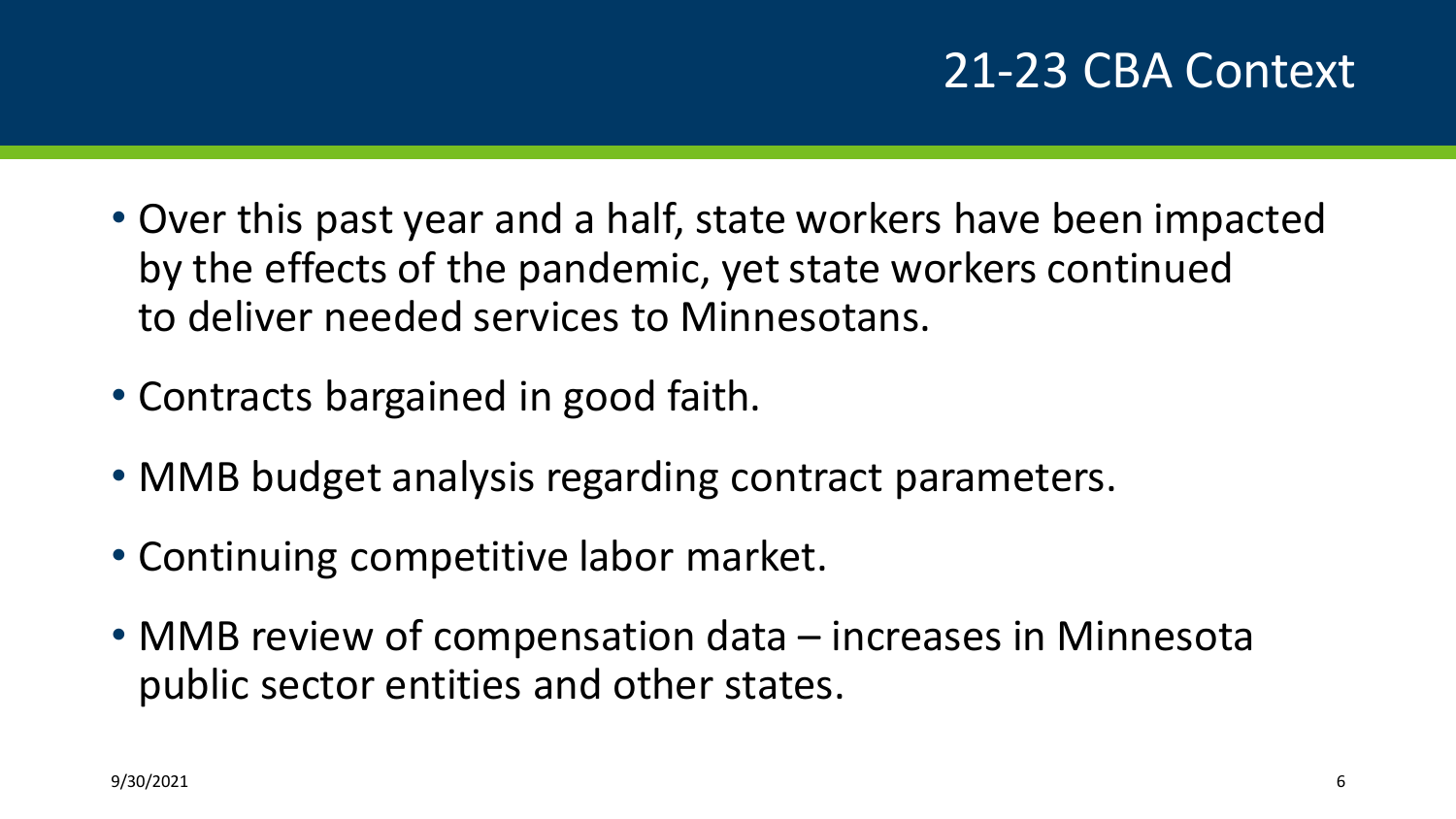# Market Comparisons

### **There are two factors we look at in determining who we compare ourselves to for compensation purposes:**

- States that are similar to Minnesota
	- One large metropolitan area combined with a large rural population, for example, Colorado and Washington
- Public Sector Government entities where we are most likely to compete for employees
	- Bordering states, county and city governments where we have the potential to compete for employees
	- For example, North Dakota, Wisconsin, Hennepin County, Sherburne County, Minneapolis, smaller metro and Greater Minnesota cities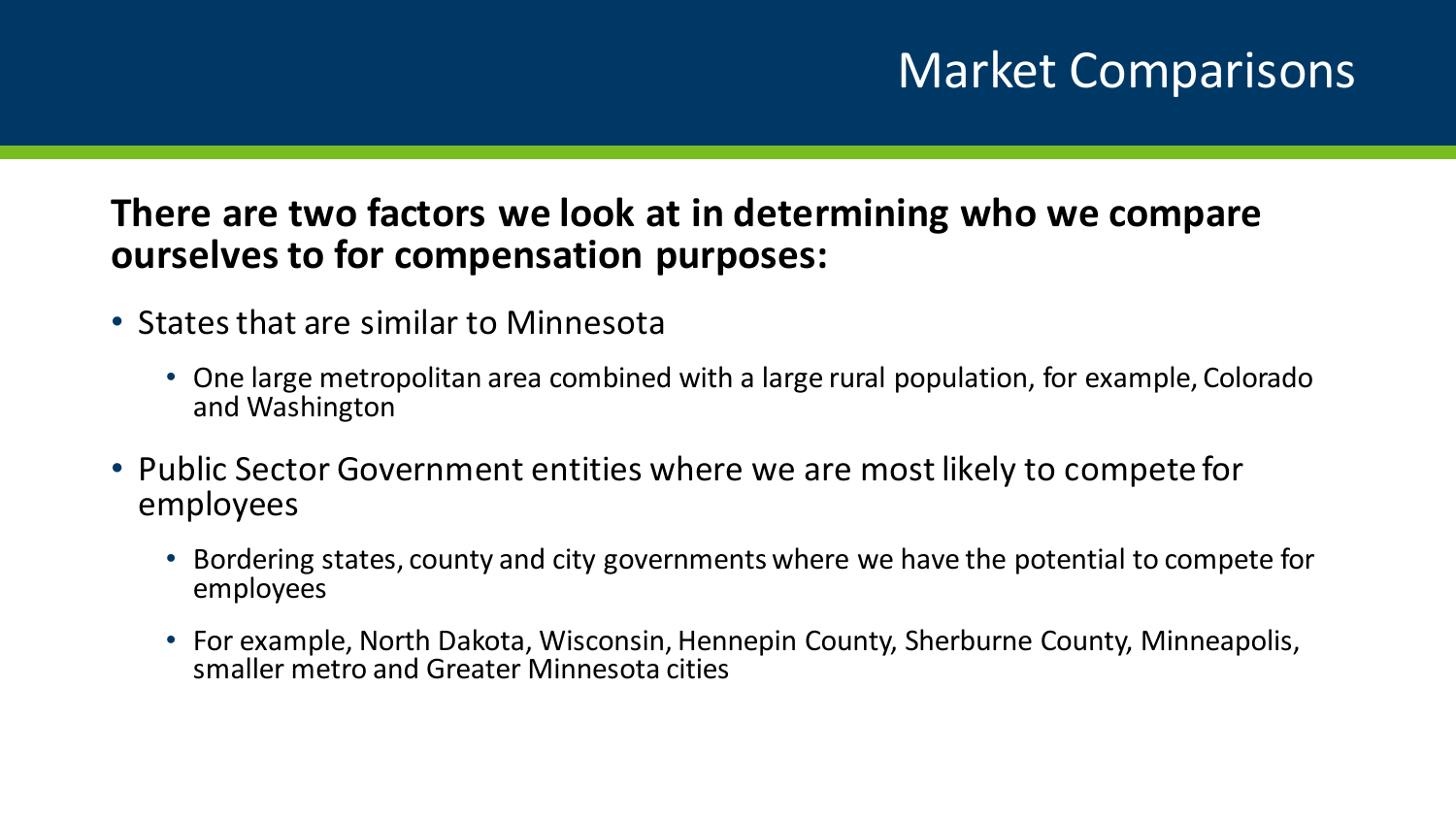## Market Comparisons – Most Recent Data

#### • **States that are similar to Minnesota**

- Colorado 3% ATB for all state employees approved by the legislature for 2021-2022
- Washington On June 16, 2021, the Office of Financial Management granted an ATB of 3% for non-represented employees

#### • **Bordering States**

- North Dakota 2% increase for FY2021 & FY2022
- South Dakota 2.4% ATB in FY2021
- Wisconsin 2% General Increases FY2021 and FY2022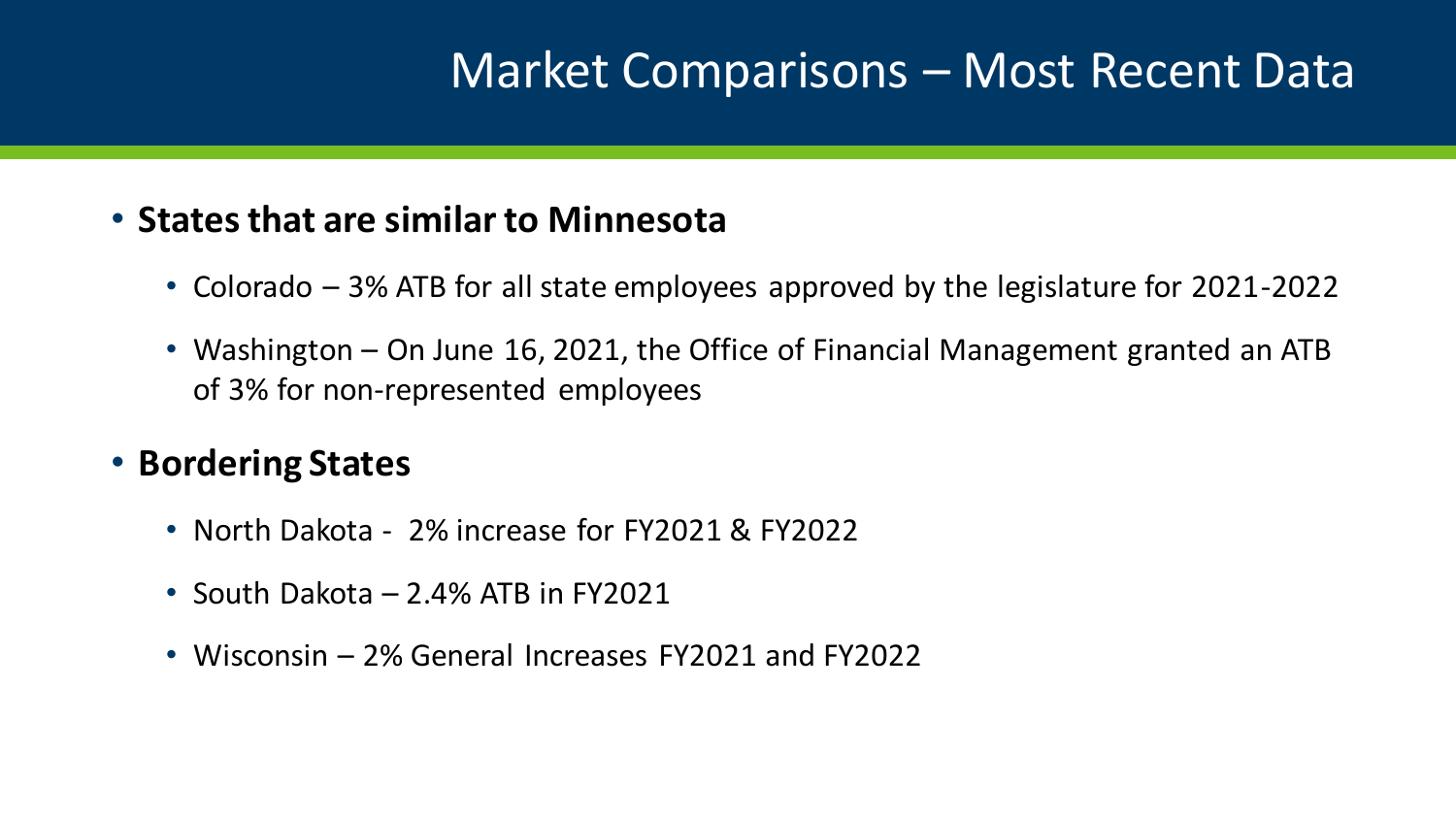## Market Comparisons – Most Recent Data

#### • **Counties**

- Hennepin 2019-2021 contracts have 2.5% increases in Year 1 & 2; 2% in Year 3
- Sherburne 2019-2021 contracts have 2.5% increases each year

### • **Cities**

- Minneapolis 2.35% increase in 2021; 2.75% increase in 2022 for the Minneapolis Professional Employees Union
	- Other Minneapolis unions are still in negotiations
- Centerville 2021-2023 contract has a 3% increase each year
- Sandstone 2019-2021 contract has a 3% increase each year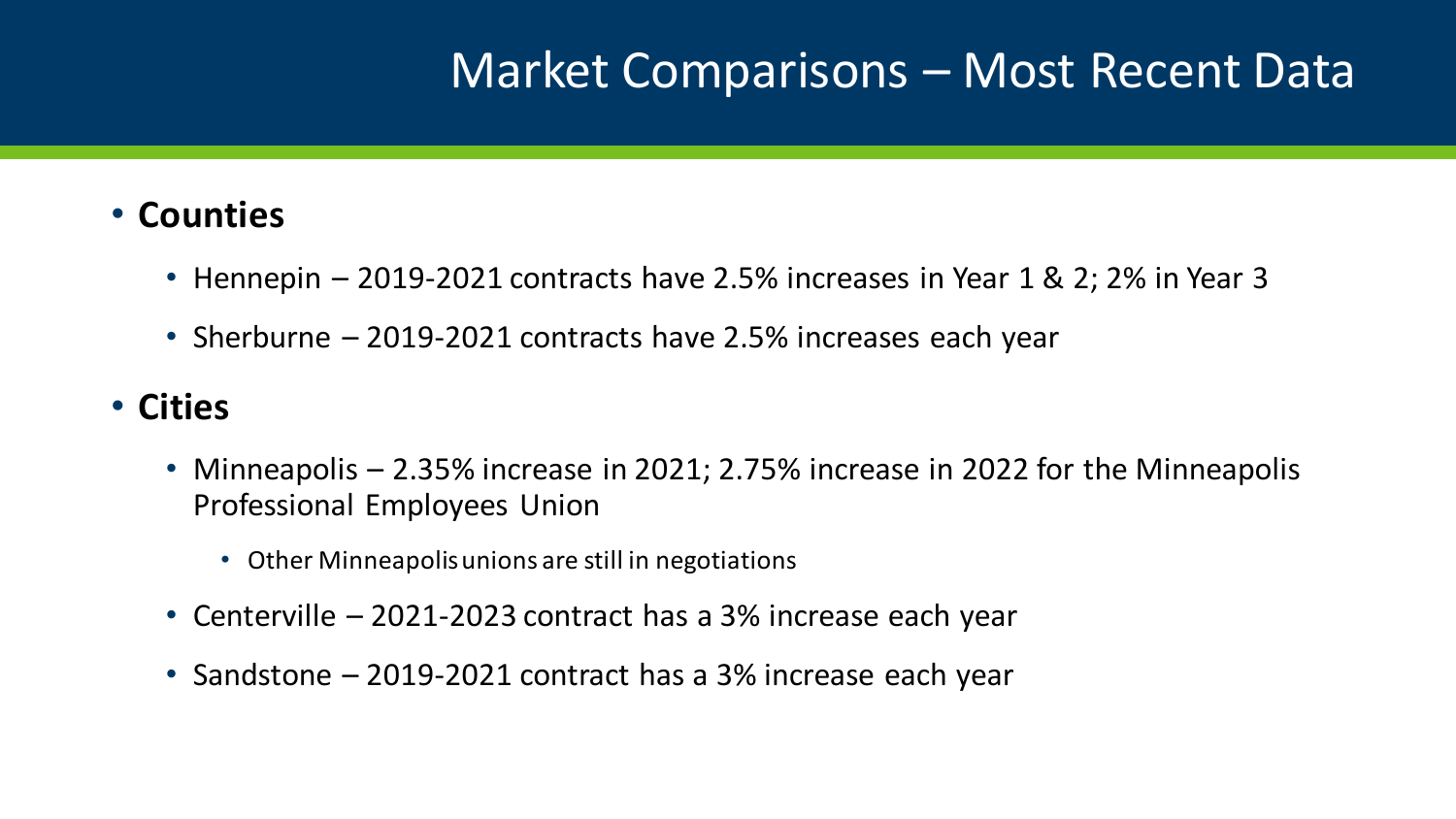## MLEA 19-21 CBA

#### **Grievance Procedure**

• Add language required by statute regarding arbitrations arising from grievances as described by Minnesota Statute § 626.892.

#### **Wage Grids**

- New grids to reflect ATB 2.25%/2.5% and legislative increases of at least 8.45% (more for those at the top step)
	- Members will see total increases of at least 13.2% over the life of the 19-21 contract from negotiated across-the-board increases and legislatively directed increases
	- In addition, all members will receive either step-progression (approx. 4%) or a legislativelydirected premium of an addition 2% once they are at the top of the salary range.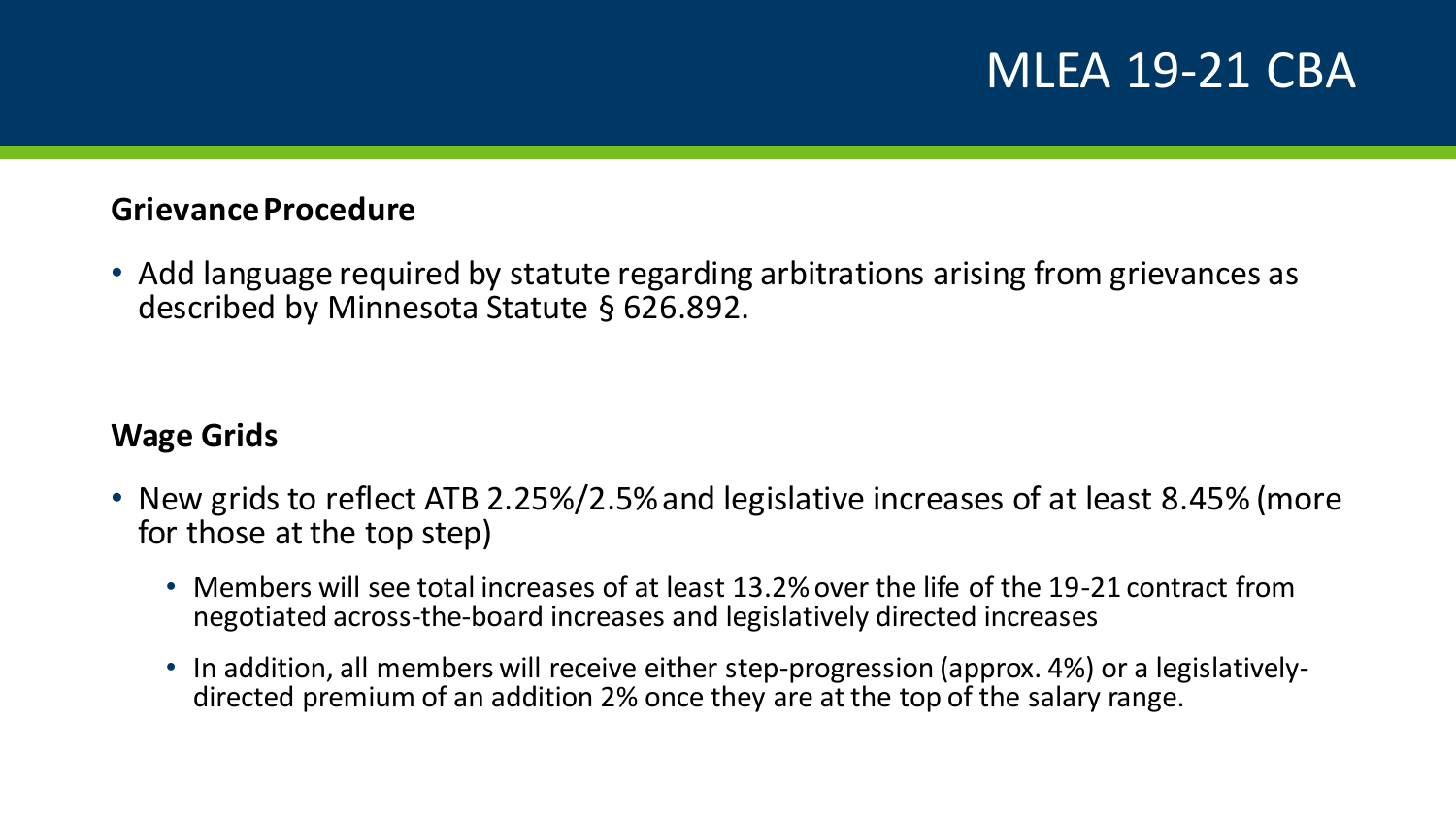# AFSCME Unit 8

### **New paid holiday**

• Juneteenth (consistent with federal government and equity)

- 2.5% Each year of the contract
- Injured on duty increase to 400 hours, continue to permit up to 4 hours of regular pay when treatment required at a medical facility
- Deferred Compensation match increase from \$175 to \$250
- Shift Differential \$1.65 per hour for all hours worked before 6 am and after 6 pm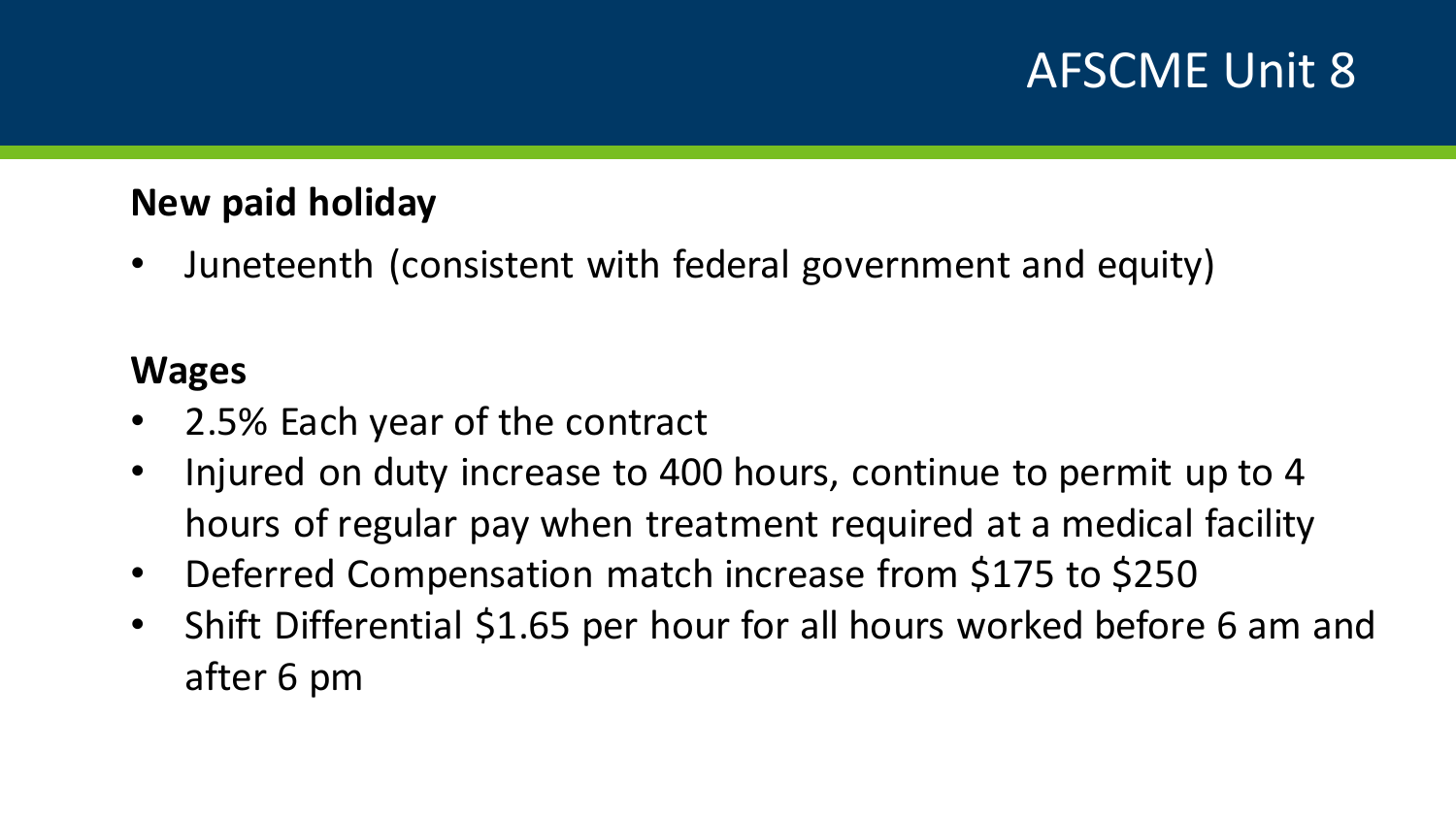## AFSCME Master

#### **New paid holiday**

• Juneteenth (consistent with federal government and equity)

- 2.5% Each year of the contract
- Injured on duty increase to 400 hours, continue to permit up to 4 hours of regular pay when treatment required at a medical facility
- Deferred Compensation match increase from \$175 to \$250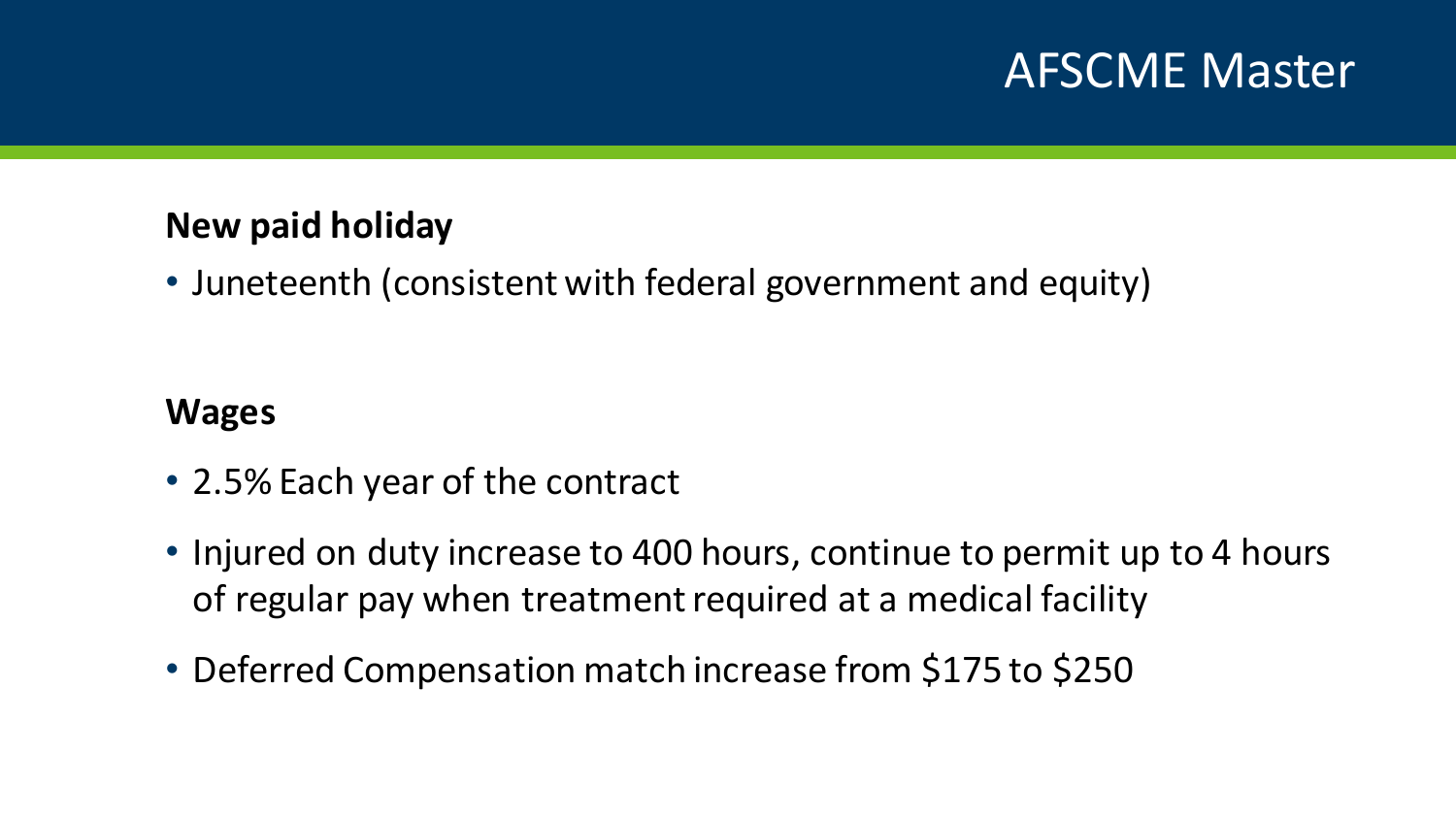## AFSCME Unit 25

### **New paid holiday**

• Juneteenth (consistent with federal government and equity)

- 2.5% Each year of the contract
- Deferred comp match increase (\$200 to \$250)
- Training Differential increase (\$1/hr to \$2.75/hr)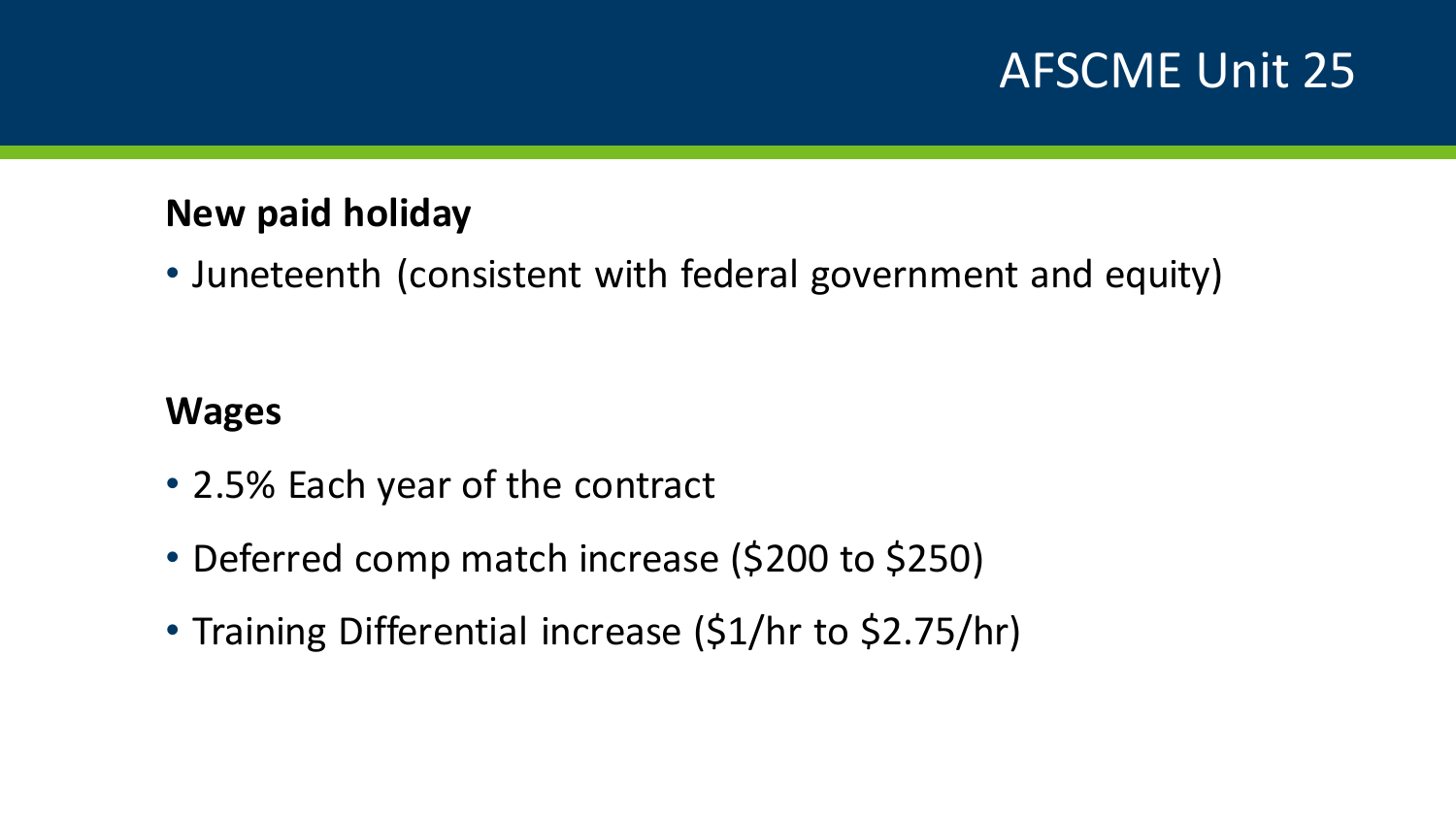

### New paid holiday

• Juneteenth (consistent with federal government and equity)

- 2.5% Each year of the contract
- Bilingual/Multilingual/Sign Language Differential (Pilot) Appointing Authority's discretion to compensate employees who communicate with the public in a recognized and approved language other than English (including Braille or American Sign Language (ASL)), on a recurring or specific basis
- Deferred comp match increase (\$200 to \$250)